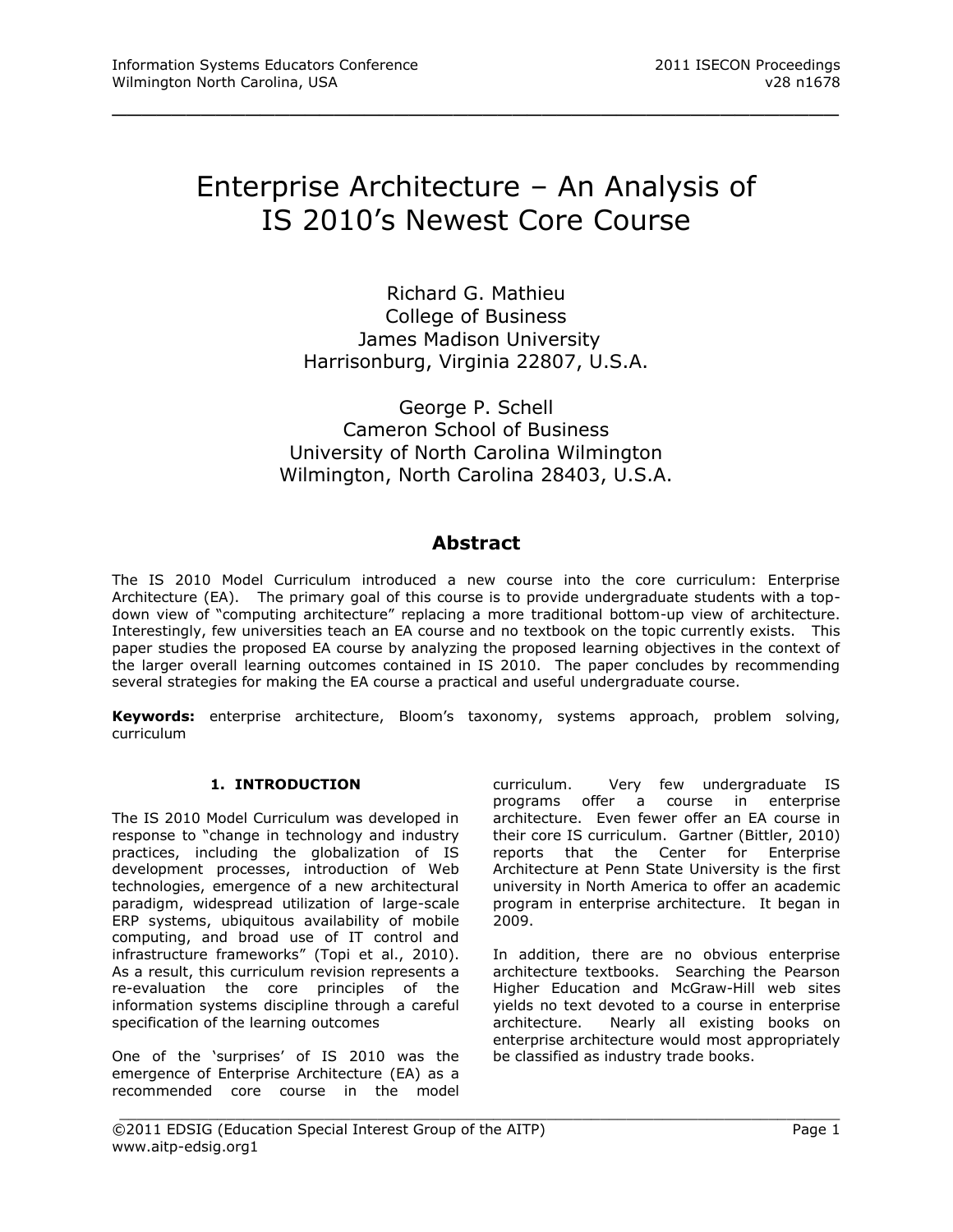#### **Enterprise Architecture**

*"Enterprise architecture* is a comprehensive framework used to manage and align an organization's Information Technology (IT) assets, people, operations, and projects with its operational characteristics. In other words, the enterprise architecture defines how information and technology will support the business operations and provide benefit for the business." (http://enterprisearchitecture.nih.gov/About/Wh at)

John Zachman's framework for enterprise architecture (Zachman, 2003, P. 4) is a table showing columns of data, function, people and others against rows of scope, business model, system model and others that relate to cells of specific tasks and/or process steps to be taken. It is probably the early framework that popularized enterprise architecture and its origins are in the early 1980s.

The 1980s and 1990s also produced much literature about the systems development life cycle (Necco & Gordon, 1987, Snyder & Cox, 1985, Dekleva, 1992). One distinction between Zachman and others was Zachman's conviction that enterprise architecture was about more than information systems and should be applied to all processes and components of an organization. We believe the current interest in enterprise architectures may be influenced by advances in distributed computing, network accessibility and speeds, software as a service, and other advances.

These are the building blocks of information systems. They may stand alone from the information system in question, indeed from the organization itself. As such these building blocks have their own life cycle and architecture which makes the adoption of enterprise architecture even more important. A discussion of how systems architecture is complicated by the use components is found in Waguespack and Schiano (2004).

The National Institutes of Health enterprise architecture (http://enterprisearchitecture.nih.gov/About/Ap proach/Framework.htm) is based upon the Federal Enterprise Architecture (http://www.whitehouse.gov/omb/e-gov/fea) but does not have e-govenrment guidelines. It is based on business, information, and

technology architectures as shown in Figure 1. Since Zachman has trademarked his framework and further restricts the framework's reproduction, we will use the NIH framework in this paper.

\_\_\_\_\_\_\_\_\_\_\_\_\_\_\_\_\_\_\_\_\_\_\_\_\_\_\_\_\_\_\_\_\_\_\_\_\_\_\_\_\_\_\_\_\_\_\_\_\_



Figure 1 NIH IT Enterprise Architecture

An important dimension of information systems development is IT governance. This was not part of the IS 2002 Model Curriculum and Guidelines. Enterprise architecture explicitly recognizes the importance of IT governance and its inclusion in the IS 2010 Curriculum Guidelines is applauded.

#### **Enterprise Perspective to Systems Analysis**

There is probably no better method for implementing a successful and profitable information system than to perform a thorough systems analysis and design. It is also extremely difficult to teach students how to take an enterprise perspective to systems analysis if they have no experience in large, complex organizations. The result is that classes taught by faculty and consultants use assumptions that limit the scope of projects and examples for students. For many years the enterprise perspective in systems analysis and design is only reached when the student becomes an employee and gains years of experience.

In the 1960s information systems and computer processing were widely hyped to be the implement that would transform management and managers into information driven wizards bringing tremendous efficiency and profits to organizations. The assertions of the power and importance of information systems continues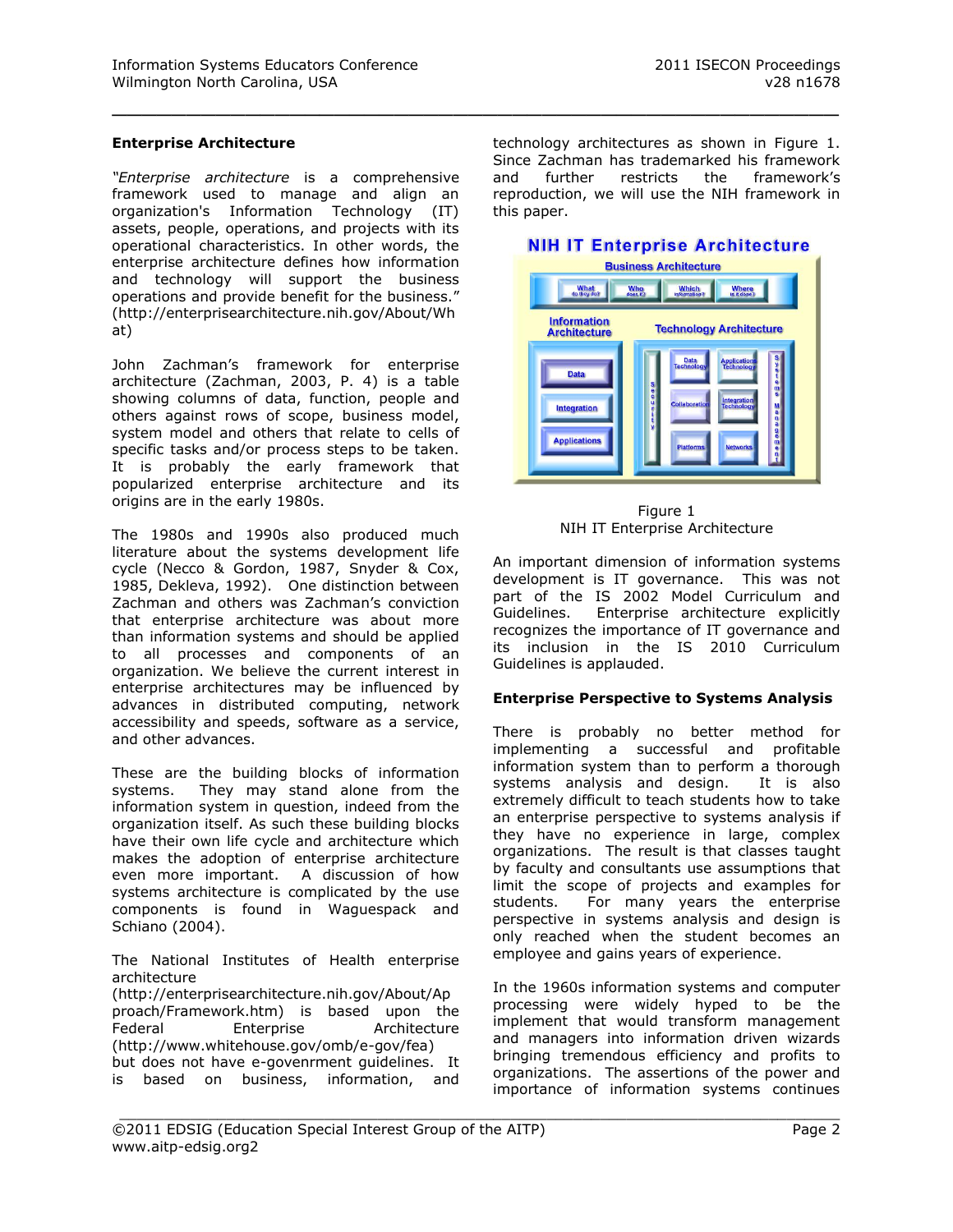today. But in the late 1960s a leading consulting firm and a leading academic challenged that claim.

\_\_\_\_\_\_\_\_\_\_\_\_\_\_\_\_\_\_\_\_\_\_\_\_\_\_\_\_\_\_\_\_\_\_\_\_\_\_\_\_\_\_\_\_\_\_\_\_\_

The McKinsey & Company (1968) consulting firm found that most companies were unsuccessful computer users. One reason was because the use of computers in companies was not cost effective. Ackoff (Ackoff, 1967) was even blunter in his criticism of management information systems, he termed them "management misinformation systems." In order to understand the deference paid to Ackoff by academia you only have to note that his article in Management Science has a single reference (which he coauthored as the second author) in the first volume of an IEEE Transactions journal.

But after denigrating the assumptions and implementations of information systems Ackoff proposes a procedure for designing management information systems. His guiding principle is as true today as it was in 1967. "No MIS should ever be installed unless the managers for whom it is intended are trained to evaluate and hence control it rather than be controlled by it" (Ackoff, 1967, p. B153). In our current environment of enterprise information systems that means the systems approach to problem solving and enterprise architecture go hand-in-hand.

#### **Purpose of Paper**

The purpose of this research is to better understand the goals and learning outcomes of the IS 2010 model curriculum as they pertain to enterprise architecture. Specifically our goals are:

- 1) to analyze the IS 2010.3 Enterprise Architecture learning objectives from a learning theory perspective,
- 2) to relate the IS 2010.3 Enterprise Architecture learning objectives to the systems approach to problem solving, and
- 3) to recommend several tactics/strategies to make the undergraduate EA course a success.

## **2. ANALYSIS**

The IS 2010 model curriculum specifies seven core courses with each course being described with a catalog description and a scope statement, a topic list, learning objectives and a discussion of the explanations and expectations for each course. IS 2010.3 Enterprise Architecture is one of the seven core IS courses.

Bloom's Taxonomy (Bloom 1956) is a wellknown classification of forms and levels of learning. It identifies three "domains" of learning (cognitive, attitude and skill), each of which is organized as a series of levels or pre-requisites. The taxonomy provides a useful structure in which to categorize learning objectives, since educators will typically teach at different cognitive levels and will structure exams, homework, projects, and learning exercises within particular levels.

The cognitive domain of Bloom's taxonomy is the domain most often used in the analysis of learning objectives, exam questions and other curricular matters. The cognitive domain consists of six levels which are listed starting from the simplest behavior to the most complex. The categories can be thought of as degrees of difficulties. That is, the first ones must normally be mastered before the next ones can take place.

- Level 1 Knowledge (lowest difficulty)
- Level 2 Comprehension
- Level 3 Application
- $\bullet$  Level 4 Analysis
- Level 5 Synthesis
- Level 6 Evaluation (highest difficulty)

The IS 2010.3 Enterprise Architecture course specifies eleven learning objectives. The learning objectives are classified into one of the six levels of Bloom's Taxonomy primarily by examining the action verb expressed each learning objectives. In addition the artifact(s) of learning and a pedagogical interpretation follow in the analysis. The result of this analysis is found in Table 1.

The IS 2010 Model Curriculum specifies four high-level information systems specific knowledge and skills. These are:

- 1. Identifying and designing opportunities for IT-enabled organizational improvement.
- 2. Analyzing trade-offs.

\_\_\_\_\_\_\_\_\_\_\_\_\_\_\_\_\_\_\_\_\_\_\_\_\_\_\_\_\_\_\_\_\_\_\_\_\_\_\_\_\_\_\_\_\_\_\_\_\_\_\_\_\_\_\_\_\_\_\_\_\_\_\_\_\_\_\_\_\_\_\_\_\_\_\_\_\_\_\_\_\_

3. Designing and implementing information systems solutions.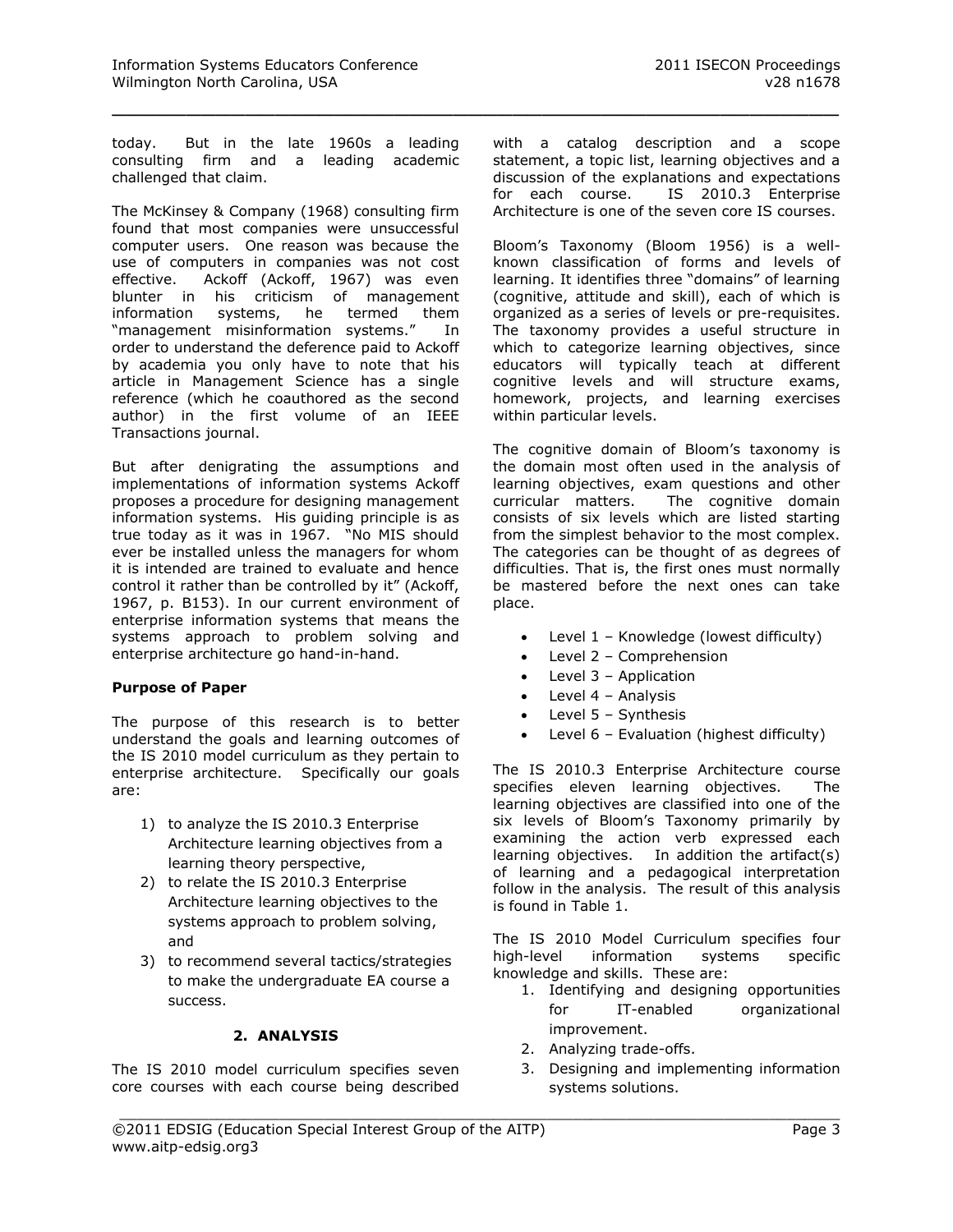4. Managing ongoing information technology operations.

\_\_\_\_\_\_\_\_\_\_\_\_\_\_\_\_\_\_\_\_\_\_\_\_\_\_\_\_\_\_\_\_\_\_\_\_\_\_\_\_\_\_\_\_\_\_\_\_\_

These four high level learning objectives were then used review and analyze the IS 2010.3 Enterprise Architecture course.

## **3. RESULTS**

An analysis of the IS 2010.3 EA course description, learning objectives, topics and discussion reveals that the course is still at an early stage of conceptualization and that much work needs to be done to evolve EA course topics into higher level learning objectives. Table 1 shows that only four of the eleven learning objectives pertain to level 5 (synthesis) and level 6 (evaluation) cognitive learning. In addition, none of the learning objectives were classified into one of mid-level learning at level 3 (application) or level 4 (analysis).

These results suggest that the IS 2010.3 Enterprise Architecture learning objectives are at an immature stage of development where further work needs to be done to specify the important application and analysis level skills critical to information systems students. In addition, the results of the analysis suggest twelve different learning artifacts:

- 1) framework for enterprise architecture;
- 2) total cost of ownership (TCO);
- 3) return on investment (ROI);
- 4) techniques for risk assessment;
- 5) integration of emerging technologies;
- 6) systems;
- 7) content;

8) data and information architecture designs;

9) business continuity;

10) service-oriented architecture (SOA) benefits and risks;

11) audit and compliance; and

12) enterprise systems integration. From a traditional viewpoint, these topics appear to be a 'grab bag' of important IS topics without a cohesive higher-level learning theme.

Interestingly, IS 2010 specified several "higher level" learning outcomes that are not explicitly captured in the seven core courses. These "higher level" outcomes include:

- A. Guiding Assumptions about IS (IS 2010, pg. 7-8)
	- a. "IS professionals must have strong analytical and critical thinking skills to

thrive in a competitive global environment. Students must therefore:

- Be problem solvers and critical thinkers
- Use systems concepts for understanding and framing problems
- Be capable of applying both traditional and new concepts and skills
- Understand that a system consists of people, procedures, hardware, software, and data within a global environment." (IS 2010)
- B. High Level IS Capabilities (IS 2010, pg. 16- 18)
	- Improving Organizational Processes
	- Exploiting Opportunities Created by Technology Innovations
	- Understanding and Addressing Information Requirements
	- Designing and Managing Enterprise Architecture
	- Identifying and Evaluating Solution and Sourcing Alternatives
	- Securing Data and Infrastructure
	- Understanding, Managing and Controlling IT Risks
- C. Information Systems Specific Knowledge and Skills (IS 2010, pg. 19-20)
	- Identifying and designing opportunities for IT-enabled organizational improvement.
	- Analyzing Trade-offs

An examination of these IS 2010 specified higher level learning outcomes reveals the need for IS students to possess top-down, systemsoriented problem solving abilities applied in the information system domain. Creating and analyzing alternative solutions and evaluating tradeoffs are also a critical learning component. Interestingly, many of these higher level learning outcomes are not specified as learning objectives in the seven core IS courses.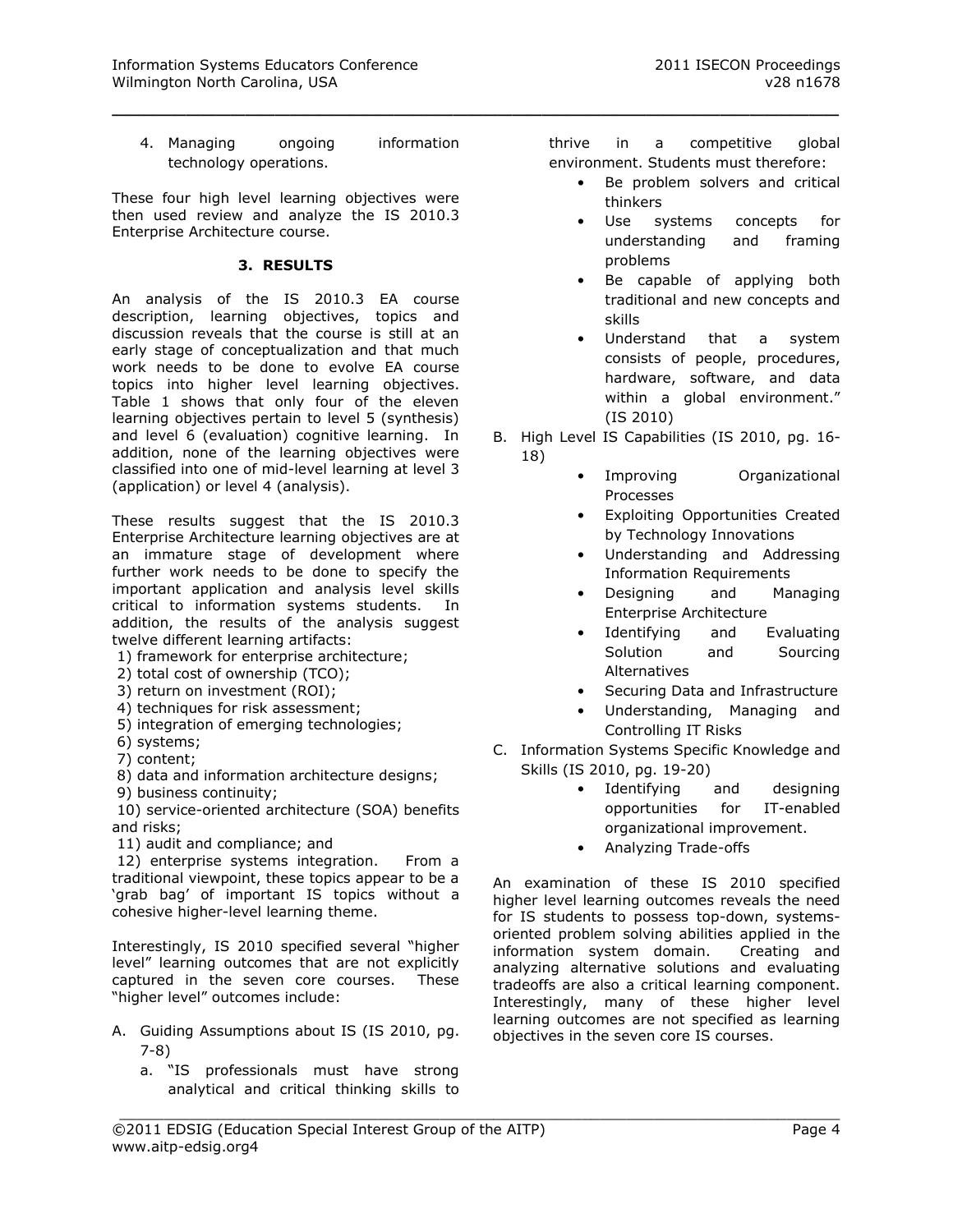## **4. TEACHING STRATEGIES FOR ENTERPRISE ARCHITECTURE**

Based on our analysis, we suggest three teaching strategies for enterprise architecture course. These strategies follow:

#### **Tying Enterprise Architecture to Systems Analysis and Design**

Making the enterprise architecture course a prerequisite to systems analysis and design is important. In the discussion of the IS 2010 model curriculum it states "This course operates at a higher level of abstraction than a typical infrastructure course..." (page 44). This makes it a logical place to include the broader, enterprise-wide considerations that are frequently omitted from an analysis and design course and allows the instructor to utilize materials that help students understand the complexity of systems in large organizations before they have actual professional experience.

To do this we need a systems approach to problem solving in the enterprise architecture course that will complement the systems development life cycle, object-oriented, or other methodology used in the analysis and design course.

We propose the approach below which is an amalgamation from several areas but leans on works in Decision Support Systems (Keen & Scott Morton, 1978) and others already referenced in this paper. For the enterprise architecture course, each step below should explicitly address each architecture dimension, i.e. business, information, and technology.

Systems Approach to Problem Solving

- 1. Recognize a problem/opportunity exists
	- a. review goals, objectives, standards, and data
	- b. review how standards are set and modified
- 2. Define the problem/opportunity
	- a. distinguish symptoms from problems/opportunities
	- b. define problem/opportunity scope
- 3. Establish solution criteria
	- a. satisficing versus minimizing risk, versus maximizing opportunity versus others
	- b. categorize in business, information and technology dimensions and explicitly

note where solution criteria may be in conflict

- 4. Create alternative solutions
- 5. Evaluate Alternatives

\_\_\_\_\_\_\_\_\_\_\_\_\_\_\_\_\_\_\_\_\_\_\_\_\_\_\_\_\_\_\_\_\_\_\_\_\_\_\_\_\_\_\_\_\_\_\_\_\_

6. Develop a plan of action

#### **Modeling and Planning the Enterprise**

Students should understand the big picture of how IT business functions and processes are mapped into architectures and software solutions. More specifically, students should be able to become proficient in a variety of modeling techniques including functional modeling, physical architecture design, and security and risk planning. It is important that students learn to interpret and evaluate existing models.

At its heart, students will learn to plan, analyze, model, and design an information system to solve an organizational problem. Students will learn to apply EA frameworks to model and evaluate the information architecture, the business architecture and the technology architecture. In the EA course it is far easier to bring in wider views of the organization, technology, and information than in the analysis and design course where examples are frequently specific. Ultimately students will learn to view information systems from a variety of perspectives when evaluating client-centered solutions. The use of Microsoft Visio as a tool to create diagrams and models would be ideal in the EA course.

#### **Quantitative Analysis and Spreadsheets**

The EA course is an ideal place to integrate quantitative business skills and modeling skills into the systems analysis process. Current EA learning objectives include "evaluating the total cost of ownership and return on investment for architecture alternatives" and "utilizing techniques for assessing and managing risk across the portfolio of the enterprise". Spreadsheet modeling skills can be advanced in students as they learn to apply these skills in an applied manner.

In addition, the system approach to problem solving lends itself to quantitative decisionmaking methods such as a) weighted ranking, b) utility analysis, and c) decision trees. Students can easily develop spreadsheet models to assist in the evaluation of solution alternatives.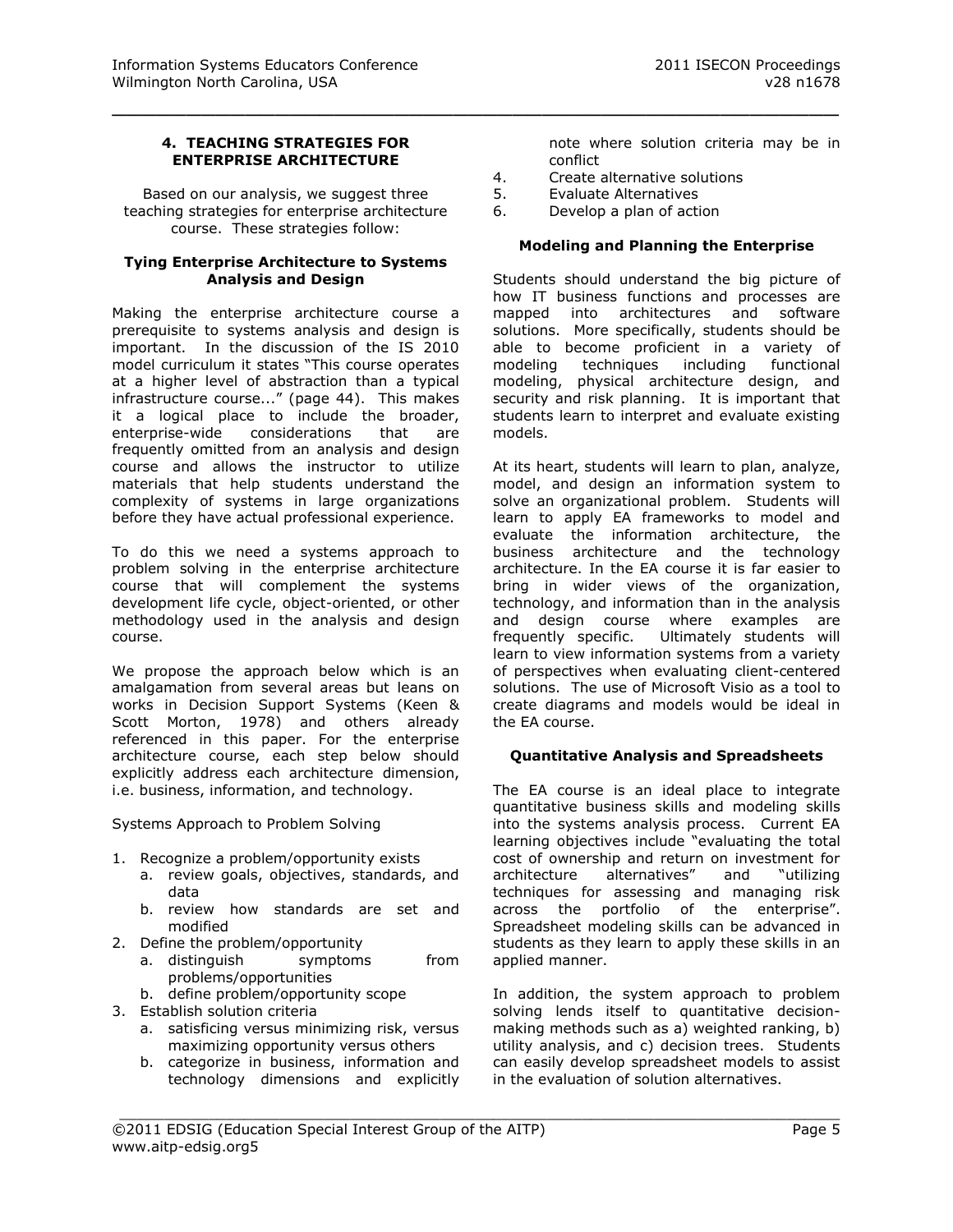#### **5. CONCLUSIONS**

\_\_\_\_\_\_\_\_\_\_\_\_\_\_\_\_\_\_\_\_\_\_\_\_\_\_\_\_\_\_\_\_\_\_\_\_\_\_\_\_\_\_\_\_\_\_\_\_\_

According to the stated EA course learning objectives, this course is primarily about the evaluation and planning of information systems from a top-down perspective. Knowledge of EA frameworks and strategies provides the foundation to evaluate existing systems and plan for new systems.

According to our analysis, in order to meet the stated course description of "explore the design, selection, implementation and management of enterprise IT solutions", the systems approach to problem solving would be an ideal vehicle to put the various elements of the course together.

#### **6. REFERENCES**

- Ackoff, R. (1967). Publishing in Management Science*, Management Misinformation Systems*, 14(4), B147-B156.
- Bittler, S. (2010). Publishing in Gartner Research*, Innovative, New Enterprise Architecture Degree Programs are Under Development*, October 19, 2010, ID Number G00208044.
- Bloom, B.S. (1956), Taxonomy of Educational Objectives: The Classification of Educational Goals by a Committee of College and University Examiners. Longmans, Green, New York, NY.
- Boh, W. & Yellin, D. (2006). Publishing in Journal of Management Information Systems, *Using Enterprise Architecture Standards in Managing Information Technology*, 23(3), 163-207.
- Dekleva, S. (1992). Publishing in MIS Quarterly, *The Influence of the Information Systems Development Approach on Maintenance*, 16(3), 355-372.
- Keen, P. and Scott Morton, M. (1973). Decision Support Systems: An Organizational Perspective. Addison-Wesley Publishing Company, Reading, Massachusetts.
- McKinsey & Company (1986). Unlocking the Computer's Profit Potential, McKinsey, New York, New York.
- Necco, C. Gordon, C. & Tsai, N. (1987). Publishing in MIS Quarterly, *Systems Analysis and Design: Current Practices*, 11(4), 461-476.
- Snyder, C., & Cox, J. (1985). Publishing in Journal of Management Information Systems, *A Dynamic Systems Development Life-Cycle Approach: A Project Management Information System*, 2(1), 61-76.
- Topi, Heikki, Valacich, Joseph S., Wright, Ryan T., Kaiser, Kate, Nunamaker, Jr., Jay F., Sipior, Janice C., and de Vreede, Gert Jan (2010). "IS 2010: Curriculum Guidelines for Undergraduate Degree Programs in Information Systems," *Communications of the Association for Information Systems*: Vol. 26, Article 18.
- Waguespack, L. & Schiano, W. (2004). Publishing in Information Systems Management, *Component-Based IS Architecture*, 21(3), 53-60.
- Zachman, J. (2003). For Enterprise Architecture: Primer for Enterprise Engineering and Manufacturing. Zachman International, http://www.zachmaninternational.com.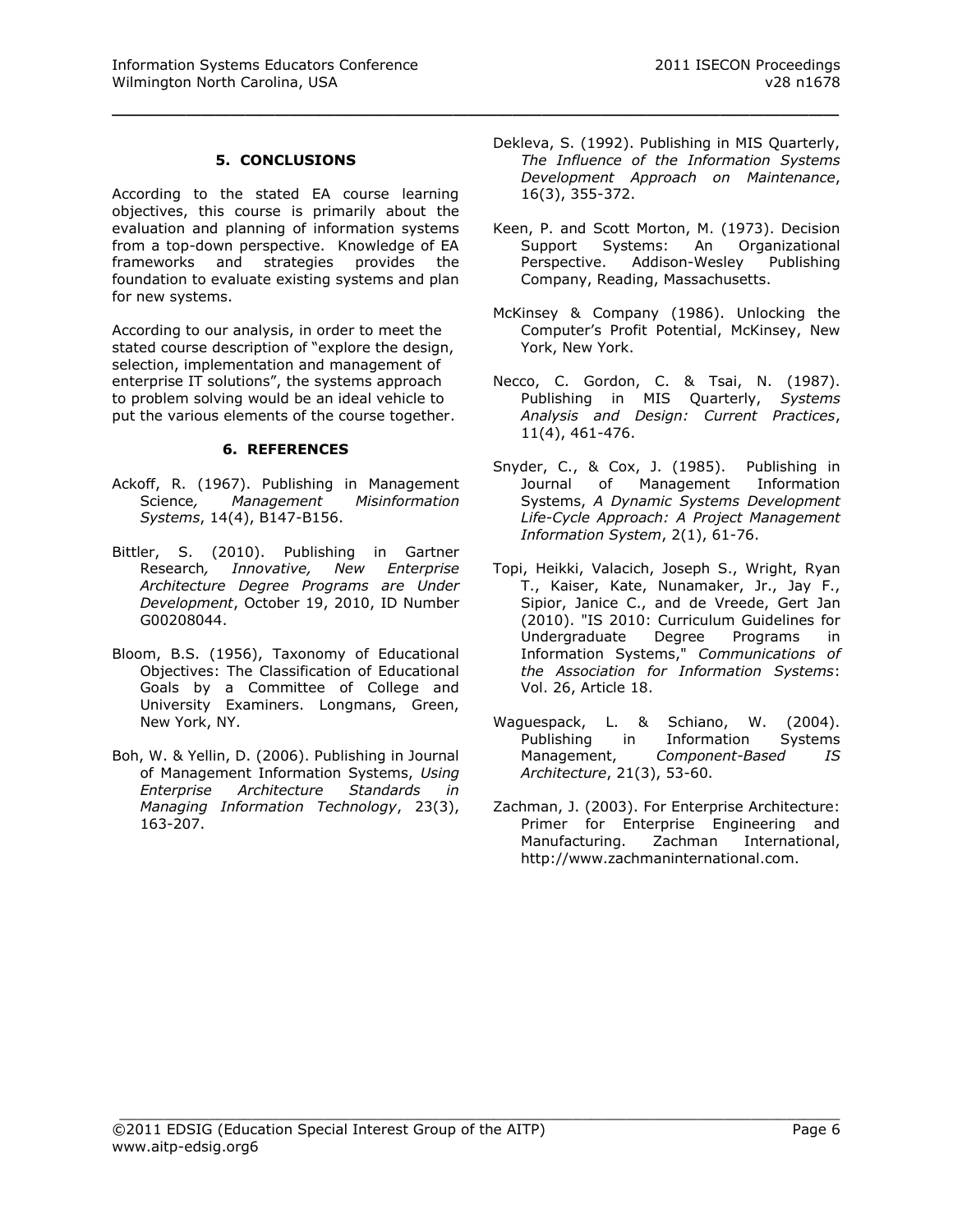# **Figure 2: Enterprise Architecture Course Description from IS 2010**

## **Title: IS 2010.3 Enterprise Architecture Core Course**

# **Catalog description**

This course explores the design, selection, implementation and management of enterprise IT solutions. The focus is on applications and infrastructure and their fit with the business. Students learn frameworks and strategies for infrastructure management, system administration, data/information architecture, content management, distributed computing, middleware, legacy system integration, system consolidation, software selection, total cost of ownership calculation, IT investment analysis, and emerging technologies. These topics are addressed both within and beyond the organization, with attention paid to managing risk and security within audit and compliance standards. Students also hone their ability to communicate technology architecture strategies concisely to a general business audience.

\_\_\_\_\_\_\_\_\_\_\_\_\_\_\_\_\_\_\_\_\_\_\_\_\_\_\_\_\_\_\_\_\_\_\_\_\_\_\_\_\_\_\_\_\_\_\_\_\_

# **Learning objectives**

Students will learn to

- 1) Understand a variety of frameworks for enterprise architecture analysis and decision making.
- 2) Evaluate the total cost of ownership and return on investment for architecture alternatives.
- 3) Utilize techniques for assessing and managing risk across the portfolio of the enterprise.
- 4) Evaluate and plan for the integration of emerging technologies.
- 5) Administer systems, including the use of virtualization and monitoring, power and cooling issues.
- 6) Manage proliferating types and volume of content.
- 7) Understand the core concepts of data/information architecture and evaluate existing data/information architecture designs.
- 8) Plan for business continuity.
- 9) Understand the benefits and risks of service oriented architecture.
- 10) Understand the role of audit and compliance in enterprise architecture.
- 11) Understand the integration of enterprise systems with interorganizational partners such as suppliers, government, etc.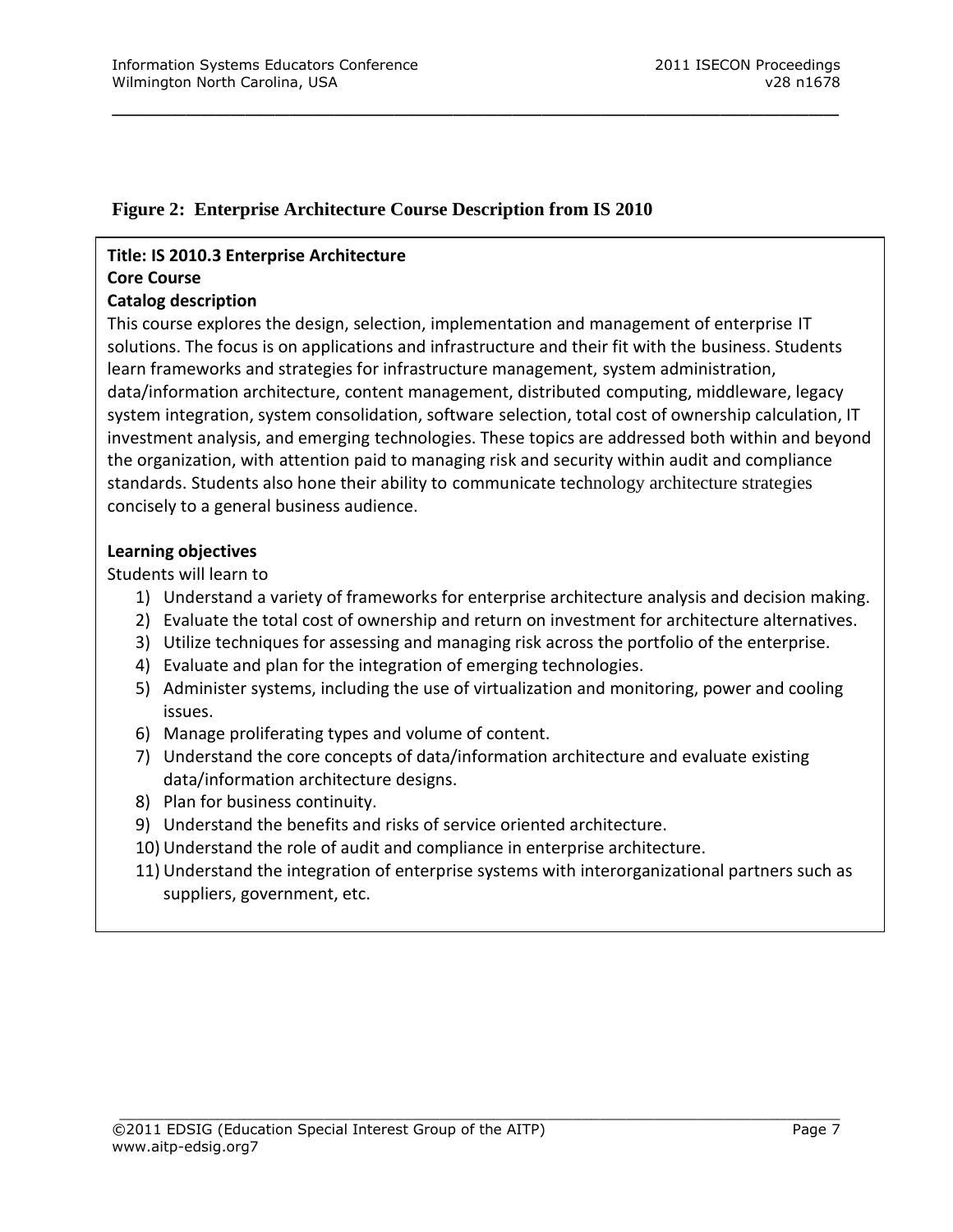\_\_\_\_\_\_\_\_\_\_\_\_\_\_\_\_\_\_\_\_\_\_\_\_\_\_\_\_\_\_\_\_\_\_\_\_\_\_\_\_\_\_\_\_\_\_\_\_\_

| <b>Enterprise Architecture</b> |                                                                                                               | <b>Action</b>     | <b>Bloom's</b>                                             | <b>Artifact</b>                                                          | <b>Interpretation</b>            |                                                                                                                                                                                                                                                                                                                                                                                                                                              |
|--------------------------------|---------------------------------------------------------------------------------------------------------------|-------------------|------------------------------------------------------------|--------------------------------------------------------------------------|----------------------------------|----------------------------------------------------------------------------------------------------------------------------------------------------------------------------------------------------------------------------------------------------------------------------------------------------------------------------------------------------------------------------------------------------------------------------------------------|
| <b>Learning Objectives</b>     |                                                                                                               | <b>Verb</b>       | <b>Level</b>                                               |                                                                          |                                  |                                                                                                                                                                                                                                                                                                                                                                                                                                              |
| 1)                             | Understand a variety of<br>frameworks for<br>enterprise architecture<br>analysis and decision<br>making.      | understand        | none                                                       | framework<br>for<br>enterprise<br>architecture                           | 1)<br>2)<br>3)<br>4)             | Non-measureable learner outcome<br>"To understand a framework" is not<br>a IS 2010 high-level outcome<br>No "hands-on" IT skills<br>No "critical thinking"                                                                                                                                                                                                                                                                                   |
| 2)                             | Evaluate the total cost of<br>ownership and return on<br>investment for<br>architecture alternatives.         | evaluate          | Level $6-$<br>Evaluation<br>(highest<br>level)             | total cost of<br>ownership<br>(TCO), return<br>on<br>investment<br>(ROI) | 1)<br>2)<br>3)<br>4)             | Highest level of cognitive knowledge.<br>Measureable<br>Implied hands-on skill of calculating<br><b>TCO and ROI (Excel)</b><br>Evaluating alternative investments<br>requires significant critical thinking.                                                                                                                                                                                                                                 |
| 3)                             | Utilize techniques for<br>assessing and managing<br>risk across the portfolio<br>of the enterprise.           | utilize           | Level 3 -<br>Application                                   | techniques<br>for risk<br>assessment                                     | 1)<br>2)<br>3)<br>4)<br>5)       | Uses knowledge in a new situation to<br>solve a problem<br>Measureable<br>Most risk assessment techniques are<br>"template driven", thus implying<br>As stated, critical thinking not<br>particularly high.<br>No hands-on skills (Excel?)                                                                                                                                                                                                   |
| 4)                             | Evaluate and plan for the<br>integration of emerging<br>technologies.                                         | evaluate,<br>plan | Level $6-$<br>Evaluation;<br>Level 5 -<br><b>Synthesis</b> | integration<br>of emerging<br>technologies                               | 1)<br>2)<br>3)<br>4)<br>5)<br>6) | <b>Highest levels of cognitive</b><br>knowledge.<br>Measureable<br>The evaluation and planning of<br>integration is a "big topic" with little<br>textbook material available for<br>undergraduate students.<br>This topic lends itself well to the<br>systems approach (business case<br>analysis)<br>Overlap with project management?<br>No hands-on skills                                                                                 |
| 5)                             | Administer systems,<br>including the use of<br>virtualization and<br>monitoring, power and<br>cooling issues. | administer        | none                                                       | systems                                                                  | 1)<br>2)<br>3)<br>4)             | The term 'administer' is not a<br>measurable learning outcome<br>Learning objective implies "hands-<br>on" learning of system<br>administration, however, based on<br>all other evidence, we don't believe<br>this is the intent of the authors.<br>Course description states "Students<br>learn frameworks and strategies for<br>infrastructure management, system<br>administration, "<br>Result - no hands-on, no<br>measureable outcomes |
| 6)                             | <b>Manage proliferating</b><br>types and volume of<br>content.                                                | manage            | none                                                       | content                                                                  | 1)<br>2)                         | The term 'manage' is not a<br>measurable learning outcome.<br>Learning objective implies "hands-                                                                                                                                                                                                                                                                                                                                             |